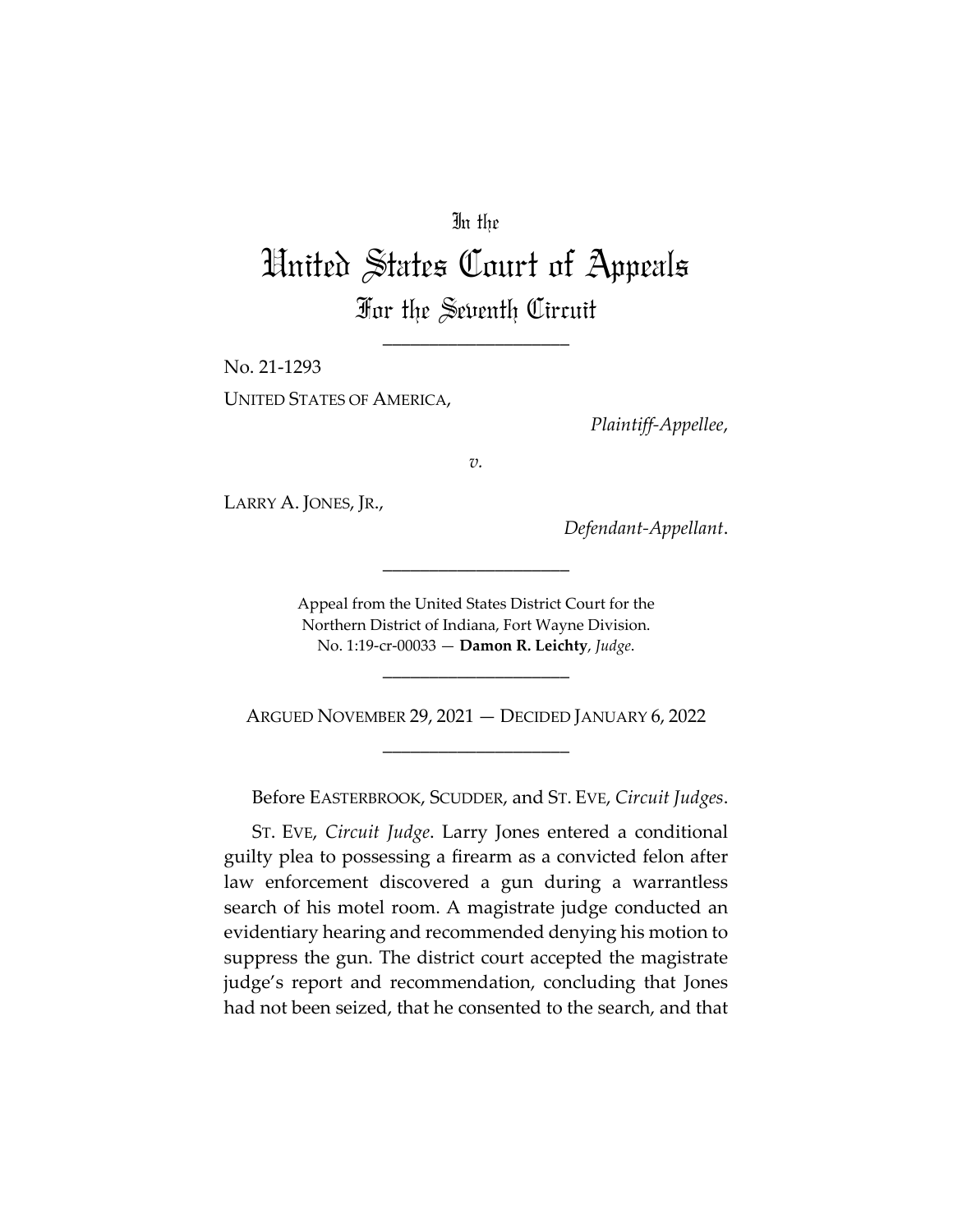the search was within the scope of his consent. Jones appeals the denial of his motion to suppress, arguing that he was seized when officers knocked on his motel room door and dis‐ played an arrest warrant for a woman reportedly staying in his motel room. Alternatively, he argues any consent he provided was not voluntary and that the search exceeded the scope of his consent. We affirm.

#### **I. Background**

#### **A. Factual Background**

On November 16, 2017, Allen County Sheriff Warrants Di‐ vision Officers Andrew Brenneke and Duane Romines re‐ ceived an arrest warrant for Whitney Gosnell. Gosnell, listed as 5'3'' and 130 to 140 pounds, had allegedly violated the terms of her probation. Following up on an anonymous tip that Gosnell was staying at the Deluxe Inn Motel in Fort Wayne, Indiana, Officers Brenneke and Romines went to the motel around 8:45 p.m. The motel manager informed them that Gosnell was staying in a room with Larry Jones and his son. The officers ran a warrant check, which revealed that Jones had arrests dating back to the 1990s and was listed as a "known resister," "convicted felon," and "substance abuser."

Officers Brenneke and Romines went to Jones's motel room and listened at the door for voices. Not hearing any, they knocked on the door several times and called out "Larry," but did not hear a response. Officer Brenneke knew Jones's street name, so he called out, "Hey, Crunch," and Jones responded, "What?" One or both officers said, "It's po‐ lice. We're not here for you," to which Jones said, "She's not here. She can't be here." At this point, the officers had not yet explained that they had an arrest warrant for Gosnell.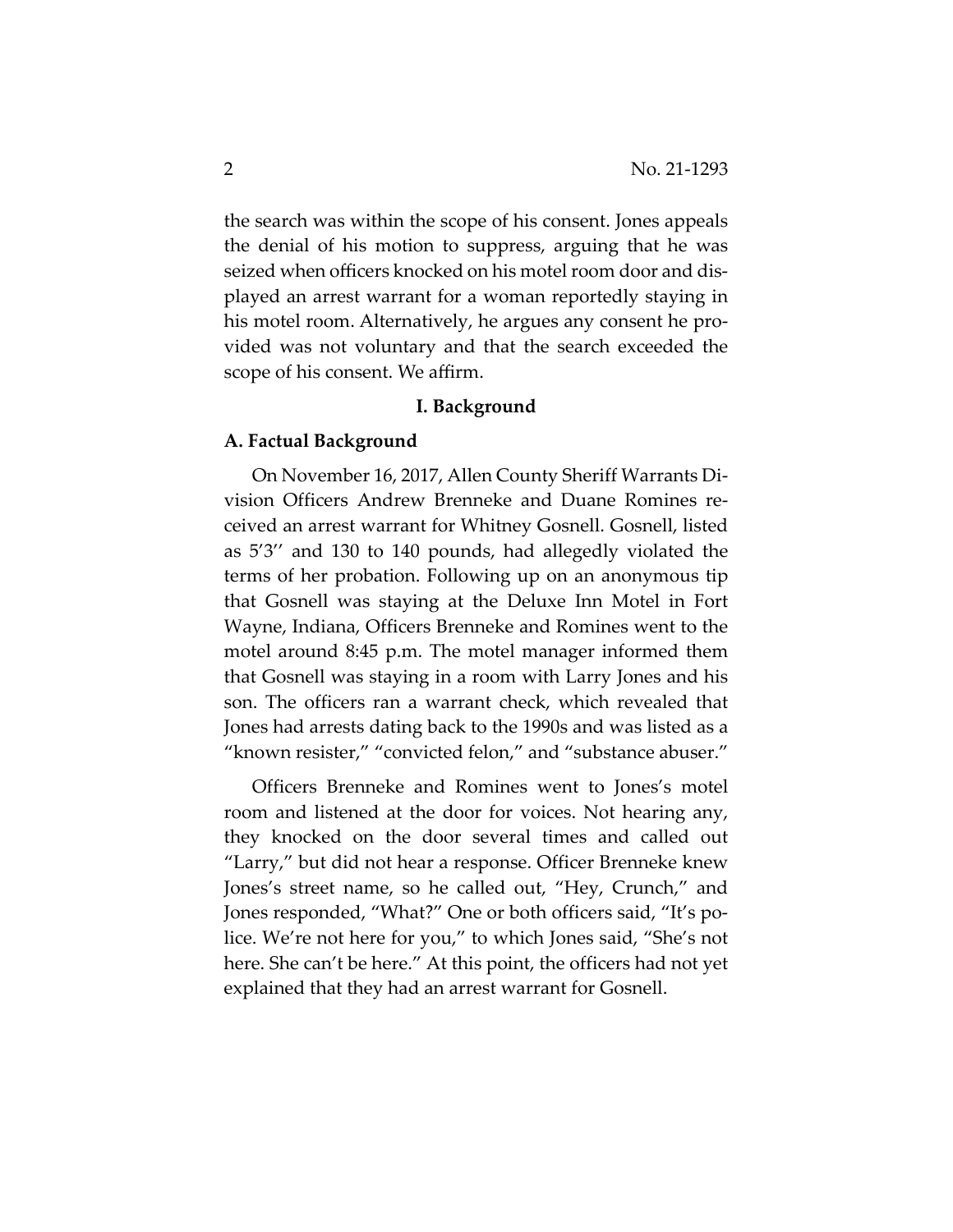The officers asked Jones to open the door, and he requested some time before opening it. Both officers estimate that approximately 30 to 60 seconds elapsed between the first knock and when Jones opened the door, fully dressed. The officers were in full uniform with their guns holstered, and there is no dispute that they spoke in conversational tones throughout the encounter. The officers reiterated that they were not there for Jones, showed him the arrest warrant for Gosnell, and explained that they would like to "verify" Gos‐ nell was not there. Officer Brenneke estimates they spent approximately 15 to 20 seconds explaining they would like to search where a person could be or would hide. Jones repeated that Gosnell was not there but eventually said, "That's fine," and moved away from the door. Officer Romines estimated they talked to Jones for less than a minute before entering. At some point, Officer Romines told Jones they "would not open small drawers and things like that."

After entering the motel room, the officers looked in the kitchenette, bathroom, and shower. Officer Romines then lifted up one of two beds but found nothing underneath. There was a six-to-ten-inch gap between the beds and the floor. Before Officer Brenneke checked under the second bed, Jones stated, "Well, she couldn't be under there." Officer Ro‐ mines responded, "She could be under there, just like she could have been under the first one." Officer Brenneke pro‐ ceeded to lift the second bed and saw the firearm.

#### **B. Procedural Background**

Jones was eventually indicted and arrested in 2019 for pos‐ sessing a firearm as a convicted felon, in violation of 18 U.S.C. § 922(g)(1). He moved to suppress evidence of the gun. The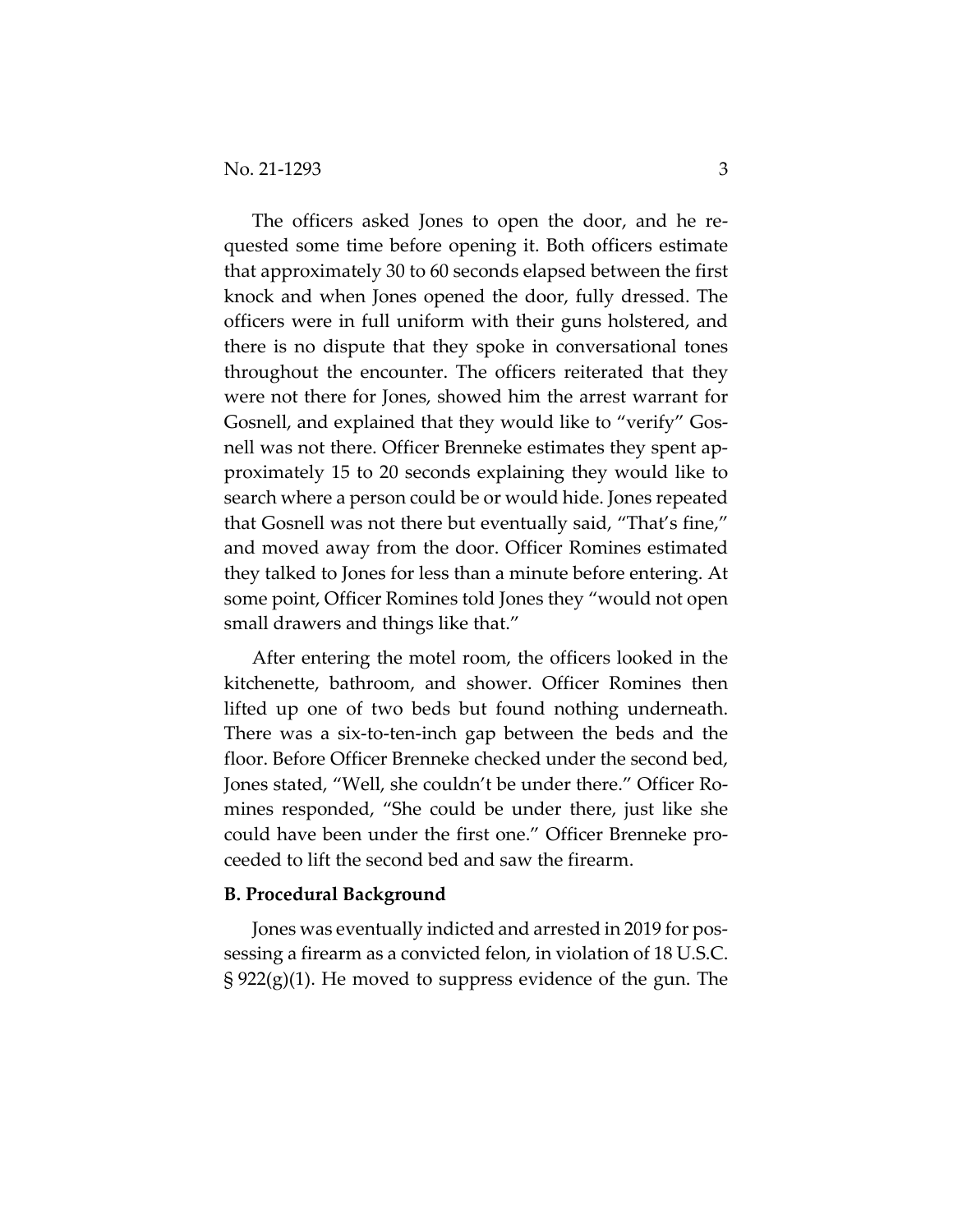district court referred the case to a magistrate judge for a report and recommendation pursuant to 28 U.S.C. § 636(b)(1).

## *1. The Magistrate Judge's Report and Recommendation*

The magistrate judge conducted an evidentiary hearing on November 13, 2019. During the hearing, Officers Brenneke and Romines testified regarding the events at the motel room. They further explained that they had found people hiding in or under beds when attempting to serve warrants. Jones did not testify. Of relevance to this appeal, Jones made two pri‐ mary arguments: First, the government did not meet its bur‐ den of showing that Jones consented to the search of his motel room; second, any arguable consent was tainted by an imper‐ missible seizure. Jones did not argue, however, that the offic‐ ers' presentation of the arrest warrant for Gosnell constituted a seizure. In his reply brief in support of the motion, Jones added that the search under the bed exceeded the scope of any consent.

The magistrate judge made the following factual findings: the officers' testimony was "not contested in any meaningful way at the hearing," and their testimony was "entirely credible"; a minute and a half passed between the first knock on the door and when Jones opened it; Officer Brenneke twice stated they "would like to verify [Gosnell's] not inside"; Jones said "That's fine" and moved away from the door; Officer Romines explained they would look where "a person can hide"; and the door was left open during the search.

Turning to Jones's legal arguments, the magistrate judge recommended that Jones was not seized, that he had con‐ sented to the search, and that the search did not exceed the scope of his consent. The magistrate judge recommended that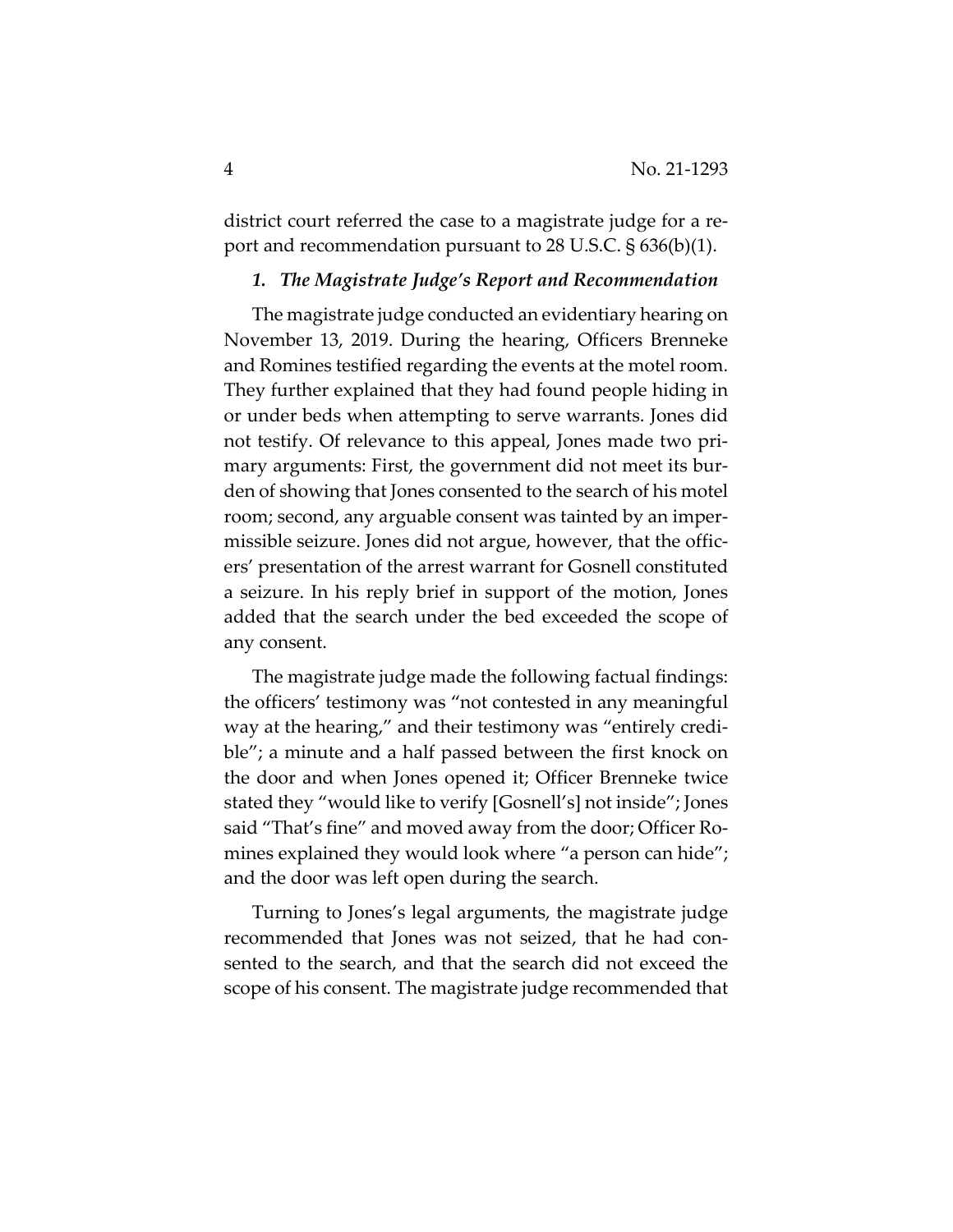the officers' knocking did not amount to a seizure. The mag‐ istrate judge also found Jones had consented to the search by affirmatively stating "That's fine" and stepping away from the door. The magistrate noted: "it is unclear if the officers ex‐ plained to Defendant that he had the right to refuse to coop‐ erate," but concluded the officers' conversational tone of voice, lack of force, and minimal number of requests to enter (twice) suggested Jones's consent was not coerced. Finally, the magistrate judge recommended that the search was within the scope of consent because "a reasonable person would likely consider the space [under the bed] within the scope of where a person may hide."

Jones specifically objected to the following findings: (1) that no seizure occurred when the officers spoke with Jones at the door, (2) that Jones consented to the search of his motel room, (3) that Jones's consent was voluntary, (4) that a reasonable person would consider the space under the motel bed as within the scope of "where a person may hide," (5) that the officers did not exceed the scope of Jones's consent, and (6) that the search of the motel room did not violate his con‐ stitutional rights.

## *2. The District Court's Opinion*

The district court adopted the magistrate judge's recom‐ mendation and denied the motion to suppress. The court observed that 28 U.S.C. § 636(b)(1) requires the court to "make a de novo determination of those portions of the report or spec‐ ified proposed findings or recommendations to which objec‐ tion is made." Although the district court did not discuss each of Jones's objections explicitly, it did adopt the magistrate judge's factual findings, concluding "they aren't in dispute and are otherwise supported by the record."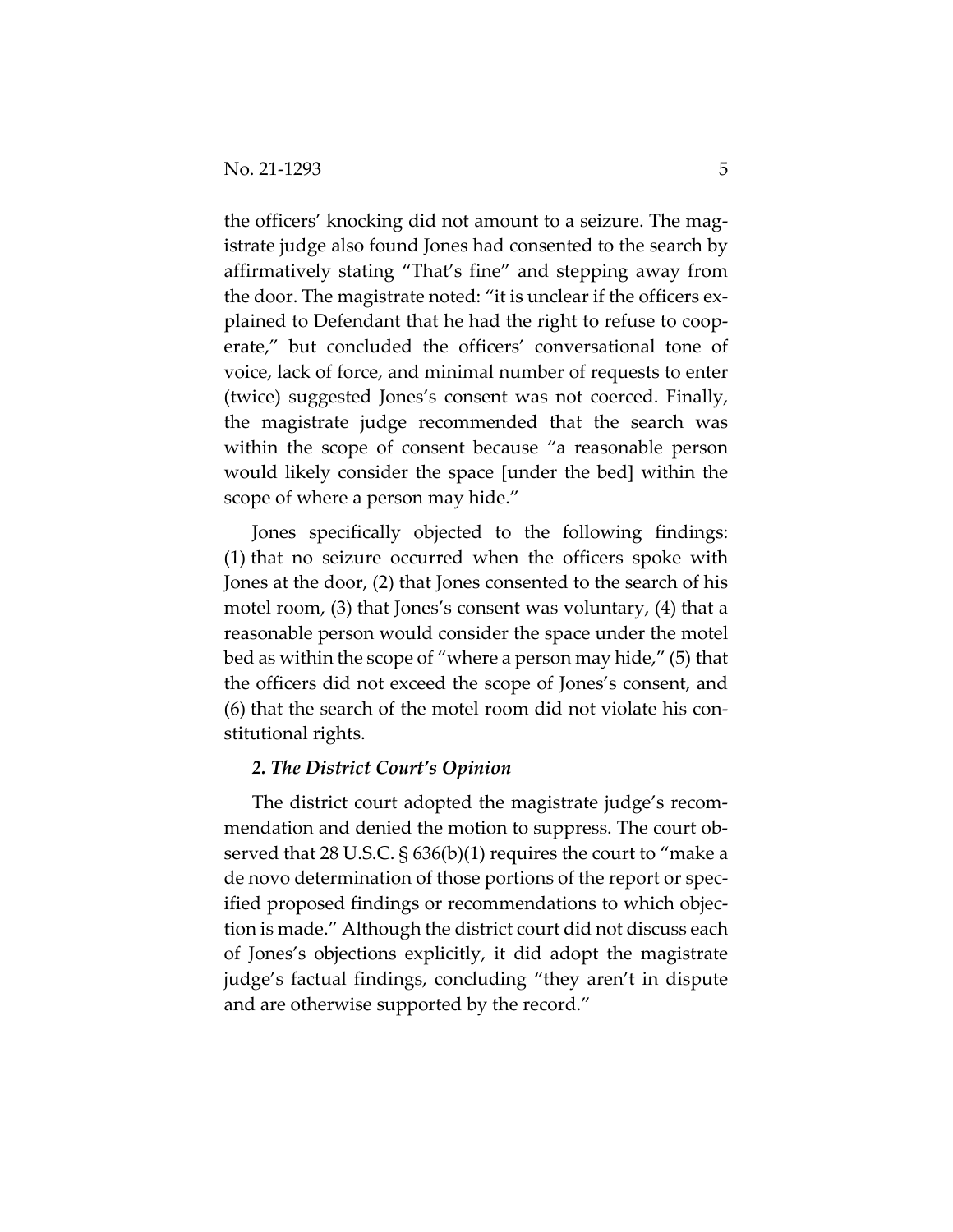Regarding Jones's objection to the conclusion that he was not seized, the district court observed that Jones "develops no sound basis for finding [that conclusion] erroneous." Similarly, the court concluded Jones "offers no compelling argument to show the recommendation" that he consented to the search was "erroneous." The district court agreed with the magistrate judge that Jones expressly and voluntarily con‐ sented to such a search. The court believed Jones's "real ob‐ jection" was to the scope of the search, and the court again concluded the magistrate judge's finding on this front "hasn't been shown erroneous." Like the magistrate judge, the district court concluded, "While the space underneath the bed would have been a tight squeeze, it is not unreasonable to believe a person, especially one of petite build, might be hiding under the bed." The district court interpreted Jones's remark that Gosnell "couldn't be under" the second bed not as a with‐ drawal of consent but as a recognition of the scope of his ini‐ tial consent.

#### **II. Discussion**

When reviewing a district court's denial of a motion to suppress, we review the court's legal conclusions de novo and its factual findings for clear error. *United States v. Jackson*, 962 F.3d 353, 357 (7th Cir. 2020). Jones raises four issues on appeal: First, whether the district court erred by concluding he was not seized prior to any arguable consent to search his motel room; second, whether the district court erred in concluding that he voluntarily consented to such a search; third, whether the district court erred in concluding that looking under a bed was within the scope of Jones's arguable consent; and fourth, whether the district court correctly applied a de novo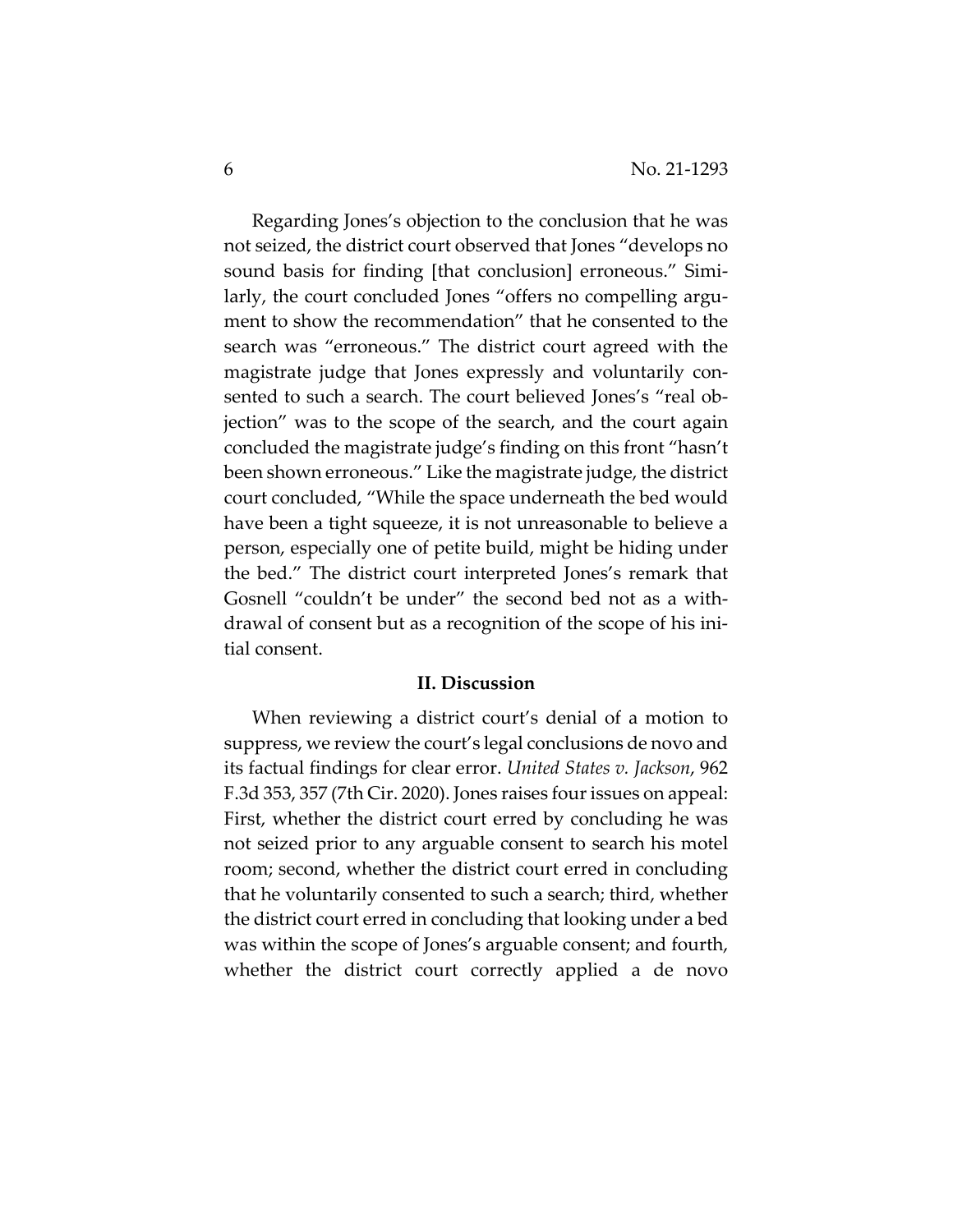standard of review to the magistrate judge's report and rec‐ ommendation. We address each argument in turn.

## **A. Seizure**

The Fourth Amendment prohibits "unreasonable" sei‐ zures. U.S. Const. amend. IV. Whether a seizure occurred is a legal determination that we review de novo. *United States v. Tyler*, 512 F.3d 405, 409 (7th Cir. 2008) (citing *Ornelas v. United States*, 517 U.S. 690, 697 (1996)); *see also United States v. Wilson*, 963 F.3d 701, 703 (7th Cir. 2020). Seizures of a person fall into one of two categories: the application of "physical force" or "*submission* to the assertion of authority." *California v. Ho‐ dari D.*, 499 U.S. 621, 626 (1991) (emphasis in original). The lat‐ ter is at issue here and "involves either voluntary submission to a show of authority or the termination of freedom of move‐ ment." *Torres v. Madrid*, 141 S. Ct. 989, 1001 (2021).

Generally, "officers may approach a willing person in a public place and ask that person questions without violating the Fourth Amendment." *United States v. Adeyeye*, 359 F.3d 457, 461 (7th Cir. 2004). If the encounter occurs in a public place, courts ask whether a reasonable person would have felt "free to leave." *United States v. Mendenhall*, 446 U.S. 544, 554 (1980). But if police approach an individual in a confined space, such as a bus, the proper inquiry is "whether a reasonable person would feel free to decline the officers' request or otherwise terminate the encounter." *Florida v. Bostick*, 501 U.S. 429, 436 (1991). Either way, courts should consider the totality of the circumstances, including where the interaction took place, how many officers were present, the extent to which the police presence was threatening, whether the officers made any show of weapons or physical force, the officers' language and tone, whether the officers suggested that the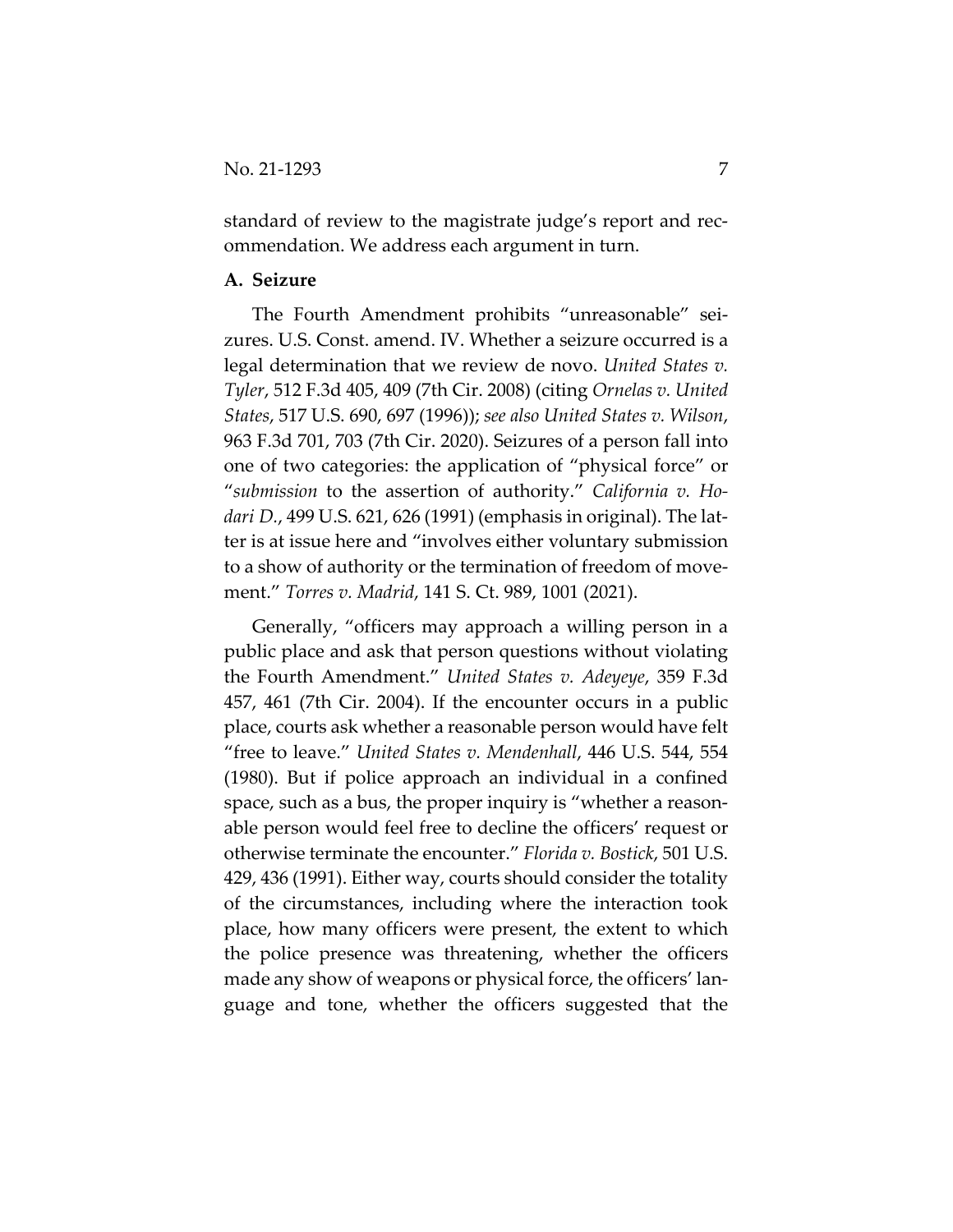defendant was suspected of a crime, and whether the officers told the defendant he was free to leave. *United States v. Holly*, 940 F.3d 995, 1000 (7th Cir. 2019).

Here, the parties agree that *Florida v. Bostick* sets out the proper test for whether a seizure occurred. In other words, the relevant inquiry is whether a reasonable person in Jones's sit‐ uation would have felt free to decline the officers' request to open the door to his motel room. Jones argues he was seized either when he opened the door or when the officers showed him the arrest warrant for Gosnell. If he is correct, an unreasonable seizure could taint his subsequent consent and require suppression of the gun. *See, e.g.*, *United States v. Lopez*, 907 F.3d 472, 487 (7th Cir. 2018) (concluding that improperly detained suspect's consent to search was not voluntary and reversing denial of motion to suppress).

## *1. Knocking on Jones's Door*

In arguing the officers seized him by the time he opened the door,1 Jones relies primarily on *United States v. Jerez*, 108 F.3d 684 (7th Cir. 1997). In *Jerez*, two officers were on drug interdiction duty when they observed a car with an out‐of‐ state license plate parked at a motel near the Milwaukee air‐ port. Around 11 p.m., they returned to the motel, hoping to obtain consent to search the driver's motel room. The officers took turns knocking on the door for approximately three minutes and announced themselves as police officers.

<sup>1</sup> Jones concedes that officers have an "implicit license" to knock on someone's front door. *Florida v. Jardines*, 569 U.S. 1, 8 (2013) ("This implicit license typically permits the visitor to approach the home by the front path, knock promptly, wait briefly to be received, and then (absent invitation to linger longer) leave.").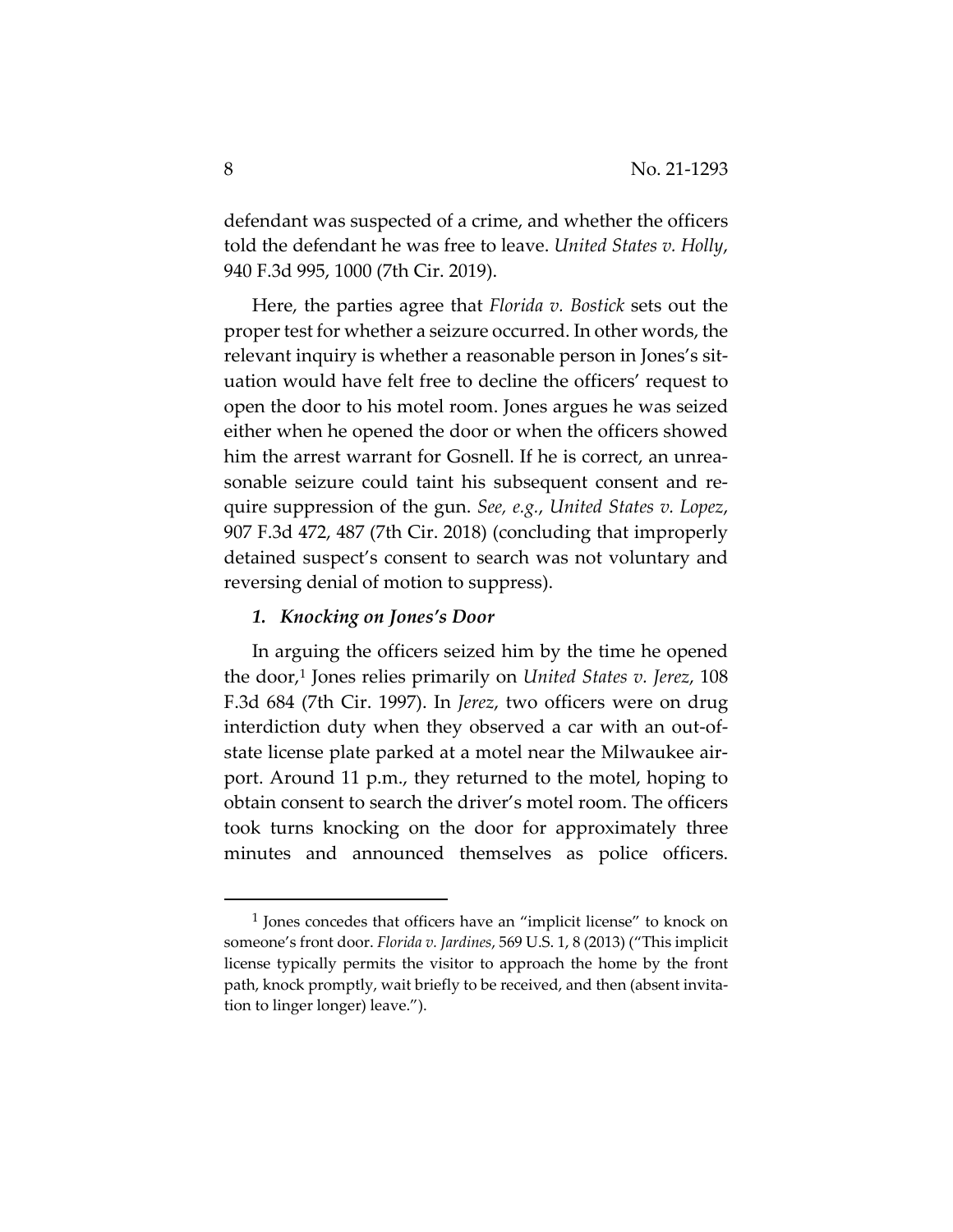Hearing no response, one officer decided to knock on the win‐ dow of the motel room, while the other continued knocking on the door. The officer by the window shone a flashlight into the motel room and spotted Jerez. This continued for approx‐ imately a minute and a half until another man in the motel room opened the door, clad only in his underwear. The court concluded the two men were seized by the time one of the officers began knocking on the window. *Id*. at 690–93. "The deputies' persistence, in the face of the refusal to admit, trans‐ formed what began as an attempt to engage in a consensual encounter into an investigatory stop." *Id*. at 692.

The government contends this case is more like *Adeyeye* than *Jerez*. In *Adeyeye*, customs agents suspected a foreign na‐ tional who had flown to Chicago earlier that day was a drug smuggler. The agents used a "knock and talk" procedure to gain entry into the defendant's motel room. More specifically, they knocked while identifying themselves as police, heard muffled sounds inside the room, and tried knocking again several minutes later. The agents also announced they would come back later if it was an inconvenient time. The defendant opened the door, agreed they could come in, and consented to the search of his belongings. The court distinguished *Jerez* as involving a "substantially more intrusive" encounter and concluded Adeyeye was not seized because the officers knocked only twice and stated they could return at a later time. *Adeyeye*, 359 F.3d at 461–62. A reasonable person, in the court's view, would have felt free to decline the officers' re‐ quest. *Id*. at 462.

We agree Jones was not seized when Officers Brenneke and Romines knocked on his motel room door. Here, the time between when the officers first knocked and when Jones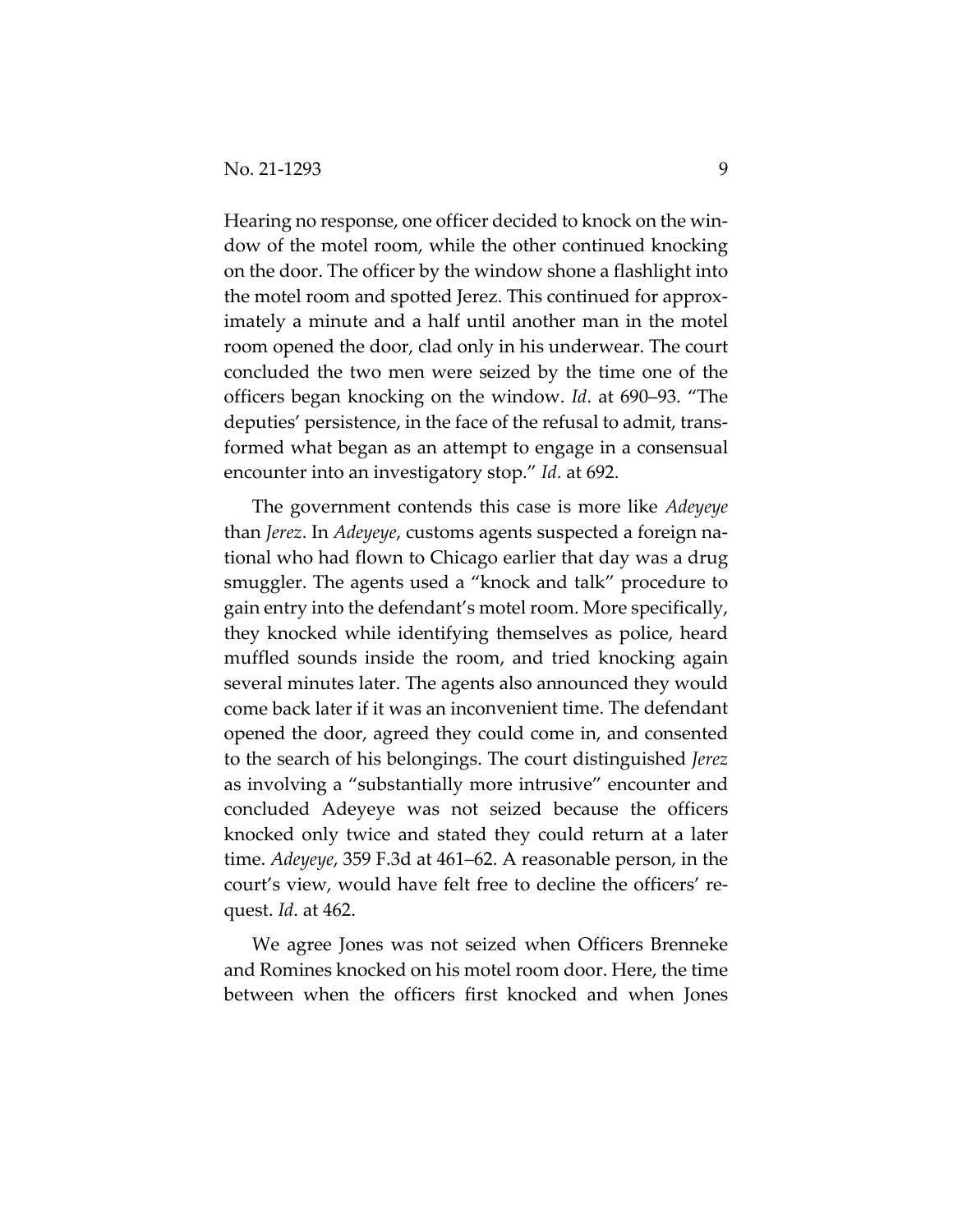opened the door was at most a minute and a half. The officers also sought entry to Jones's motel room slightly earlier in the evening than in *Jerez* (9 p.m., rather than 11 p.m.). While this factor is not dispositive, the brief period of knocking suggests Jones was not roused from sleep as in *Jerez*. Furthermore, the officers spoke in a conversational, nonthreatening tone. Jones's response, "She's not here," in reference to Gosnell, is telling. Jones recognized why the officers were there and did not believe the officers were there for him. Jones even re‐ quested and received additional time before opening the door. In light of the totality of the circumstances, the district court properly concluded that a reasonable person in Jones's position would have felt free to decline the officers' request to open the door.

#### *2. The Arrest Warrant for a Third Party*

For the first time on appeal, Jones argues the encounter ripened into a seizure when the officers "flashed" the arrest warrant for Gosnell after Jones opened the door. He empha‐ sizes that the officers showed him the warrant for a mere "15 to 20 seconds," which is a "woefully insufficient time for anyone to read and understand a warrant." In his briefing in support of the motion to suppress, Jones argued only that he was seized by the knocking and the lateness of the hour, not that the warrant itself contributed to the seizure.

Jones nonetheless contends that he preserved the argument that the arrest warrant contributed to a seizure. His arguments are unpersuasive. First, he objected only to the mag‐ istrate judge's finding that "no seizure occurred when the of‐ ficers spoke with [Jones] at the door." Second, although his suppression motion briefing discussed *Jerez*, that case did not involve the display of a warrant; the court's conclusion that a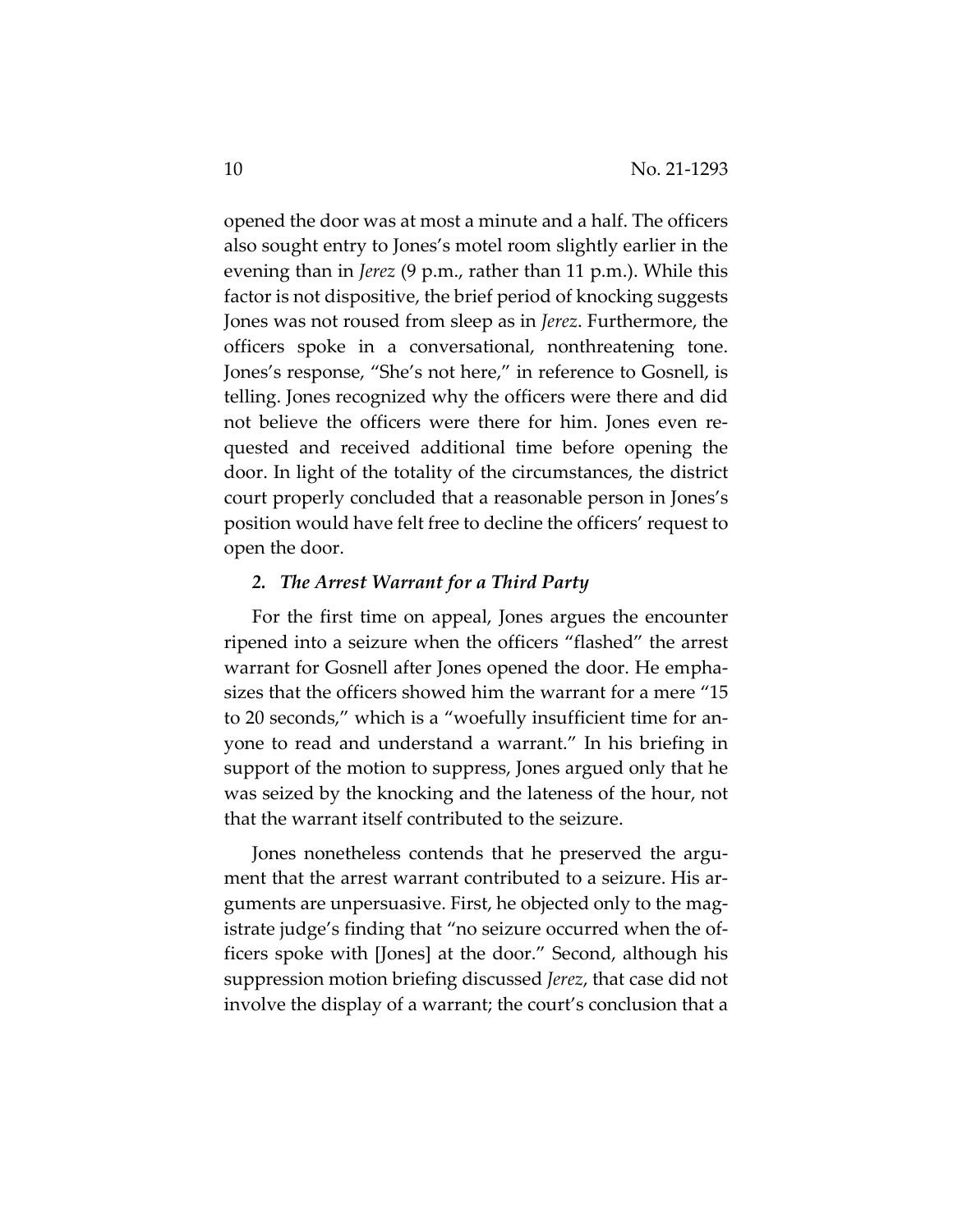seizure occurred turned on the lateness of the hour and the prolonged knocking on both the door and the window. Fi‐ nally, Jones fails to cite a case in which an appellate court con‐ sidered the presence of a warrant notwithstanding a defend‐ ant's failure to raise the issue below. Because Jones forfeited this argument, our review is for plain error. *See United States v. Julius*, 14 F.4th 752, 755 (7th Cir. 2021). To prevail on plain error review, Jones must show (1) an error, (2) that was plain, (3) that affected his substantial rights, and (4) that seriously affected the fairness, integrity, or public reputation of the pro‐ ceedings. *Id*.

Jones has failed to show any error, let alone plain error. The officers sought entrance to the room based on Jones's consent, not on the grounds that they were executing a warrant. There is no evidence that Jones relied on the warrant before saying, "That's fine" and stepping away from the door. *See, e.g.*, *United States v. Williams*, 931 F.3d 570, 573 (7th Cir. 2019) ("It is the appellant's burden [on plain‐error review] to show that an error *actually* occurred, not merely that an error *might* have occurred."). Jones does not dispute that the officers said, "We're not here for you," and that he replied, "She's not here," before he even opened the door. This exchange indicates that he understood the difference between a search war‐ rant and an arrest warrant, and he felt free to decline the officers' requests.

In short, Jones has not shown that he was seized prior to the search.

## **B. Voluntariness of Consent to Search**

Consent is a well‐recognized exception to the Fourth Amendment's warrant requirement. *Schneckloth v.*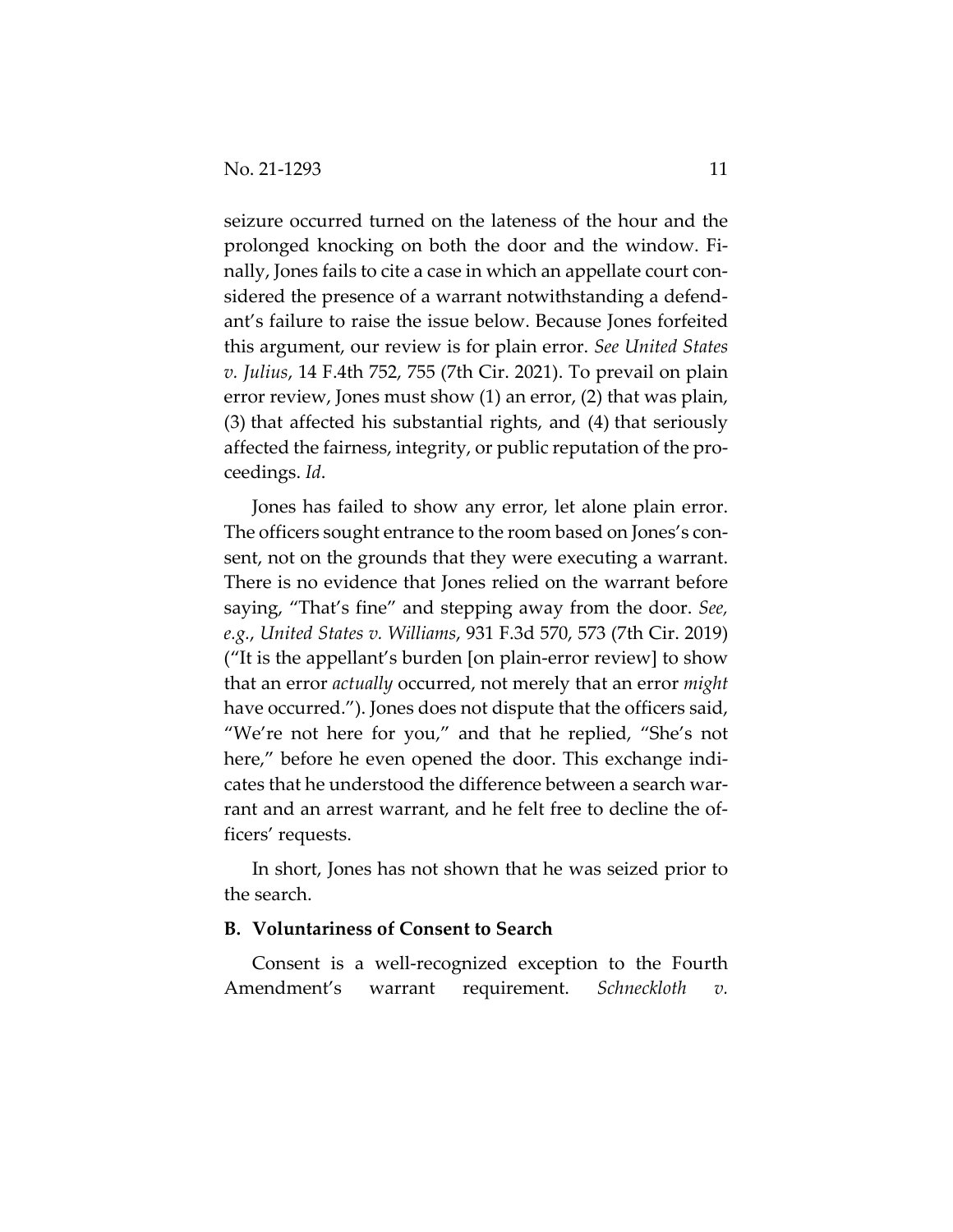*Bustamonte*, 412 U.S. 218, 219 (1973). Whether consent was vol‐ untary is a factual determination reviewed for clear error. *United States v. Thompson*, 842 F.3d 1002, 1009 (7th Cir. 2016). To assess the voluntariness of consent, we consider the total‐ ity of the circumstances. *United States v. Thurman*, 889 F.3d 356, 367 (7th Cir. 2018) (citing *Bustamonte*, 412 U.S. at 227). This court considers: "(1) the age, education, and intelligence of the defendant; (2) whether he was advised of his constitu‐ tional rights; (3) how long he was detained before consenting; (4) whether he consented immediately or was prompted by repeated requests; (5) whether physical coercion was used; and (6) whether he was in custody when he consented." *Id*. We have also considered an individual's "experience with the criminal justice system." *United States v. Clinton*, 591 F.3d 968, 972 (7th Cir. 2010). No single factor controls. *Thompson*, 842 F.3d at 1010 (citing *Bustamonte*, 412 U.S. at 226).

#### *1. Jones's Consent Was Voluntary*

The prosecution bears the burden of proving that consent was "freely and voluntarily given." *Bumper v. North Carolina*, 391 U.S. 543, 548 (1968). To recap, the officers asked Jones to open the door to his motel room, using conversational tones throughout the encounter. When Jones opened the door, the officers explained that they were looking for Gosnell and would like to "verify" that she was not inside. Jones re‐ sponded, "That's fine" and stepped away from the door.

Based on these facts, the government has easily satisfied its burden of proving that Jones voluntarily consented. The government notes Jones had a GED and extensive interactions with the criminal justice system, suggesting he understood he could refuse consent. While the government contends "the record is unclear" as to whether the officers informed Jones of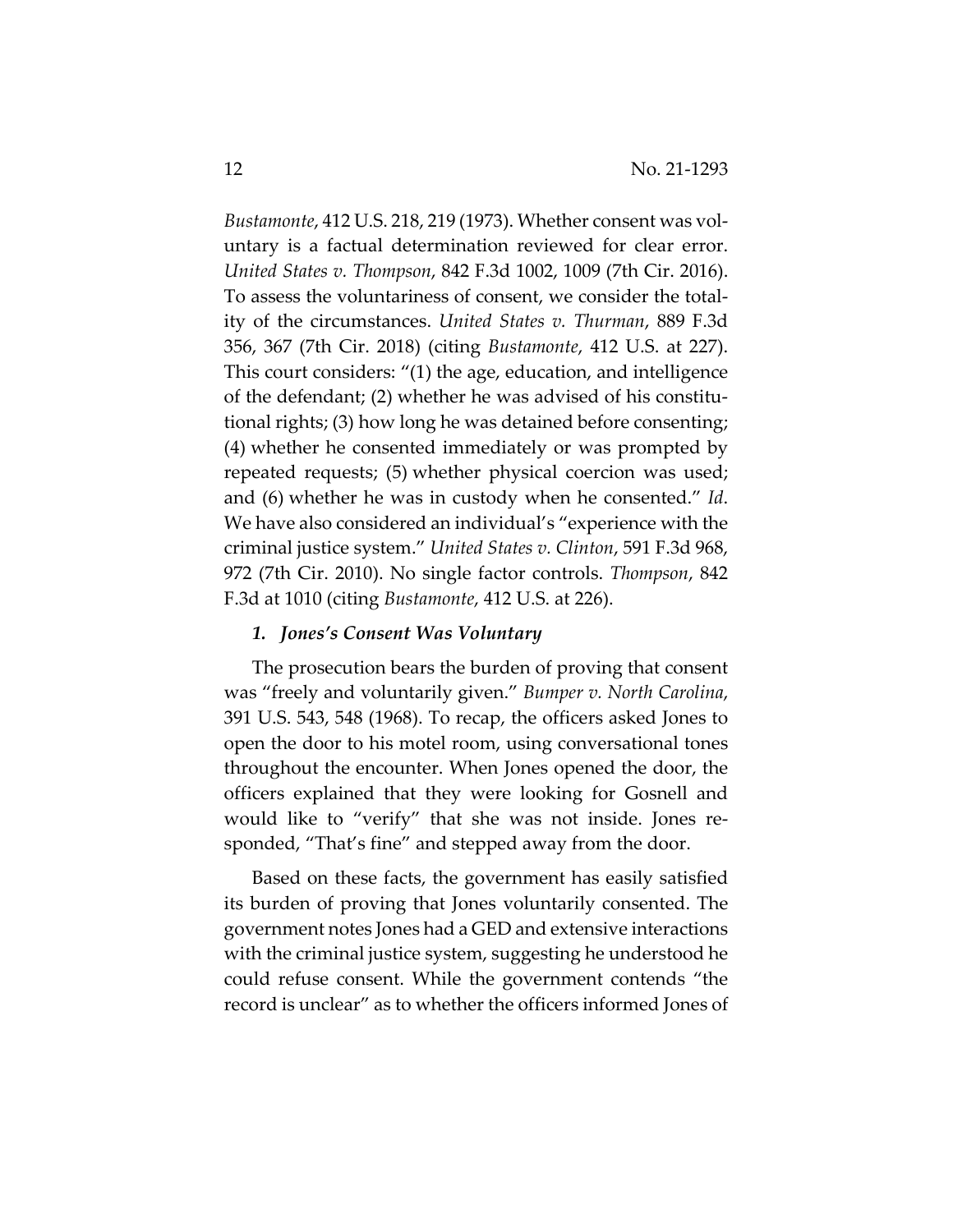his right to refuse consent, it is more accurate to say that the suppression hearing transcript is completely silent on this point. That said, it is undisputed that the officers did not use or threaten the use of physical force, spoke in conversational tones, and asked to "verify" Gosnell was not there only twice.

Jones's counterarguments consist primarily of things the officers could have done but did not do in this case. For ex‐ ample, he suggests the officers should have informed him of his right to refuse consent, explained the difference between an arrest warrant and a search warrant, and retrieved consent forms from their vehicle. This line of argument is squarely foreclosed by *Bustamonte*, which clarified that officers are not required to inform individuals of their right to refuse consent and that consent need not be in writing. *Bustamonte*, 412 U.S. at 227 ("While knowledge of the right to refuse consent is one factor to be taken into account, the government need not establish such knowledge as the sine qua non of an effective consent."). It does not matter that officers sometimes use consent forms or go into greater detail about an individual's rights.2

<sup>2</sup> *See, e.g.*, *United States v. Rojas*, 783 F.2d 105, 107–10 (7th Cir. 1986) (officers obtained verbal and written consent, in English and Spanish, to search arrestee's apartment); *United States v. LaGrone*, 43 F.3d 332, 333–34 (7th Cir. 1994) (officer read consent‐to‐search form aloud and defendant‐ arrestee initialed each line before signing the form). Notably, in both cases, officers sought the defendants' consent to search *after* they had been ar‐ rested. Because whether a person is in custody and the length of detention are relevant factors in the consent analysis, it makes sense that the officers in *Rojas* and *LaGrone* went to additional lengths to verify the voluntariness of the defendants' consent.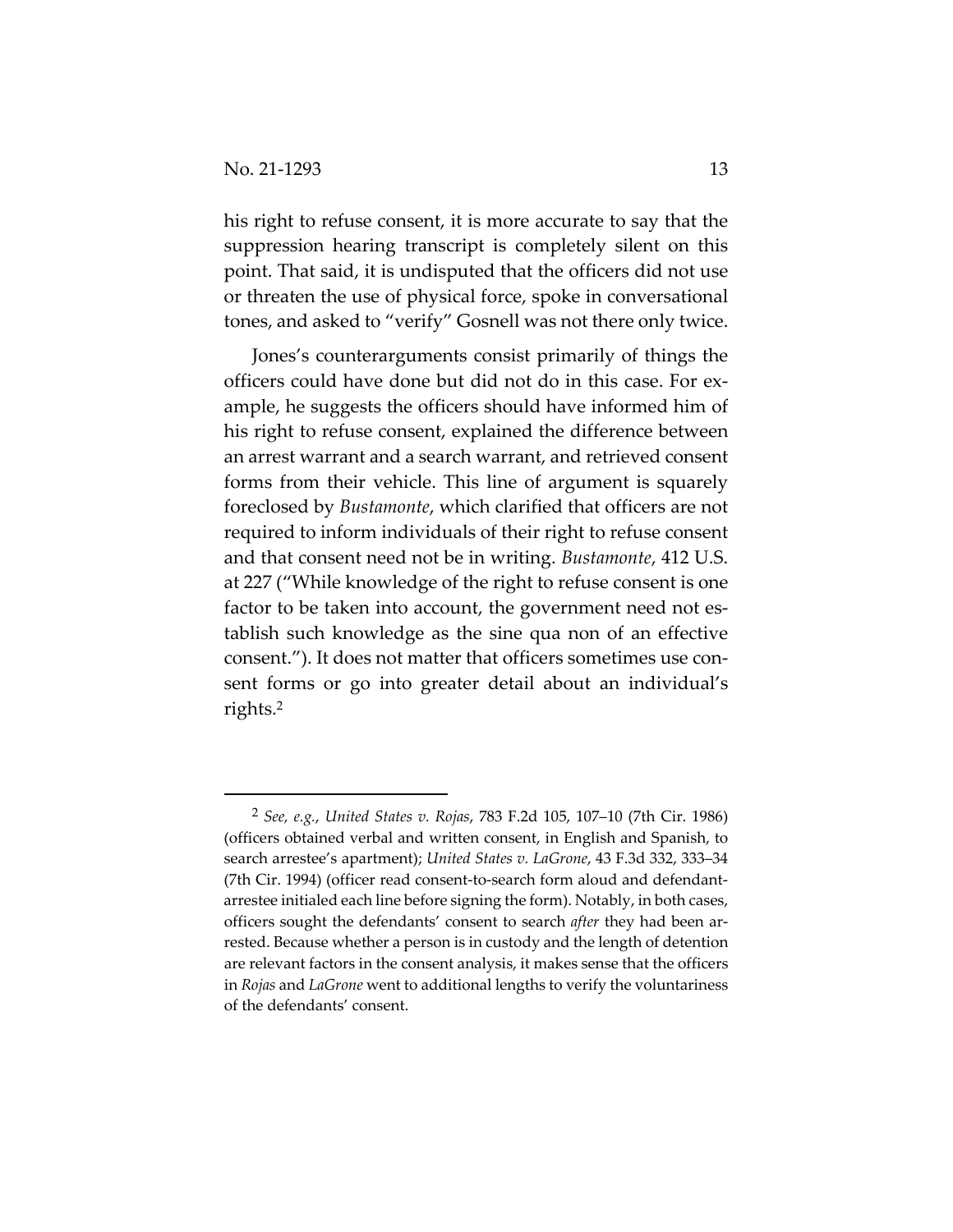The district court did not clearly err in finding Jones voluntarily consented to a search of his motel room.

## *2. Effect of the Arrest Warrant on Consent to Search*

Jones argues on appeal that the officers' presentation of the arrest warrant for Gosnell rendered his consent to search involuntary. Jones contends that he merely acquiesced to a show of governmental authority when he said, "That's fine" and stepped away from the door. Much like his argument that the arrest warrant caused the encounter to ripen into a sei‐ zure, Jones's argument that the warrant vitiated his consent is forfeited. His attempt to characterize this argument as pre‐ served is unpersuasive. The mere use of pinpoint citations in Jones's objections to the magistrate's report does not convey an objection to the magistrate's lack of findings on the role of the warrant. Our review is therefore for plain error. For the same reasons that Jones's consent was voluntary, we further conclude that there was no plain error regarding the effect of the arrest warrant on Jones's consent.

Even if Jones did not forfeit his arguments based on the presence of the warrant, the cases upon which he relies are distinguishable. In *Bumper*, officers approached the home of a suspect who lived with his grandmother and told the grand‐ mother they had a warrant to search the house. The grand‐ mother replied, "Go ahead" and opened the door, but there was no evidence regarding the validity of the warrant itself, which was not produced at the suppression hearing. *Bumper*, 391 U.S. at 546, 550 n.15. The Supreme Court held that a con‐ sent search is improper when consent is given "only after the official conducting the search has asserted that he possesses a warrant." *Id.* at 548. In other words, the prosecution failed to show the grandmother's consent was voluntary by pointing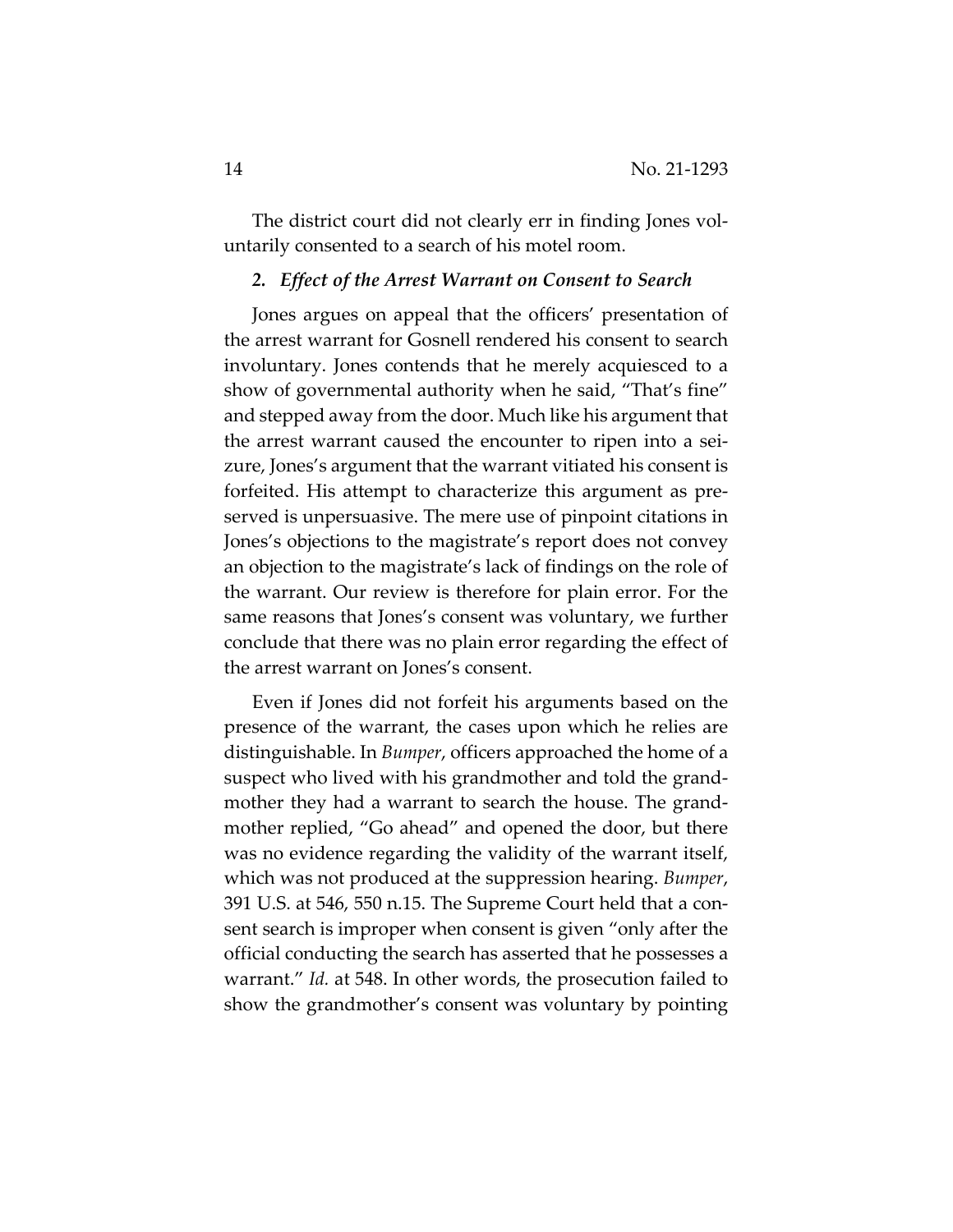only to "acquiescence to a claim of lawful authority." *Id*. at 549.

In *United States v. Nafzger*, 965 F.2d 213 (7th Cir. 1992), of‐ ficers went to a farm in Wisconsin to execute a search warrant for a stolen truck. The warrant did not specify a place to be searched other than "the Western District of Wisconsin." *Id.* at 214. Officers showed Nafzger the search warrant, and he told them he had a truck fitting that description. He then led the officers to a shed where the truck was, at which point the officers read him an FBI consent‐to‐search document. Nafzger read and signed the form, and the officers searched the truck. This court held that, because the warrant failed to identify Nafzger's farm with particularity, the warrant was defective. *Id.* at 216. Applying *Bumper*, any consent pursuant to the warrant was not voluntary. *Id*. at 217 ("This was acquiescence to the claim of authority invoked by flashing the search warrant, not voluntary consent."). The court noted that Nafzger, "a dairy farmer with no criminal record, could not be expected to distinguish between a search warrant *of* the truck and a search warrant *for* the truck." *Id*. at 216–17 (emphasis added).

*Bumper* and *Nafzger* are distinguishable from this case be‐ cause both involved searches pursuant to a warrant. The cir‐ cumstances preceding the defendants' "consent" in those cases seriously undermined whether their consents were vol‐ untary. Here, by contrast, the officers merely informed Jones that they had an arrest warrant for Gosnell, but their request to *search* the room was still optional. The district court's find‐ ing that Jones voluntarily consented was not clearly errone‐ ous.

Jones's fallback argument, that this court should remand for further factfinding on the warrant, is also unpersuasive.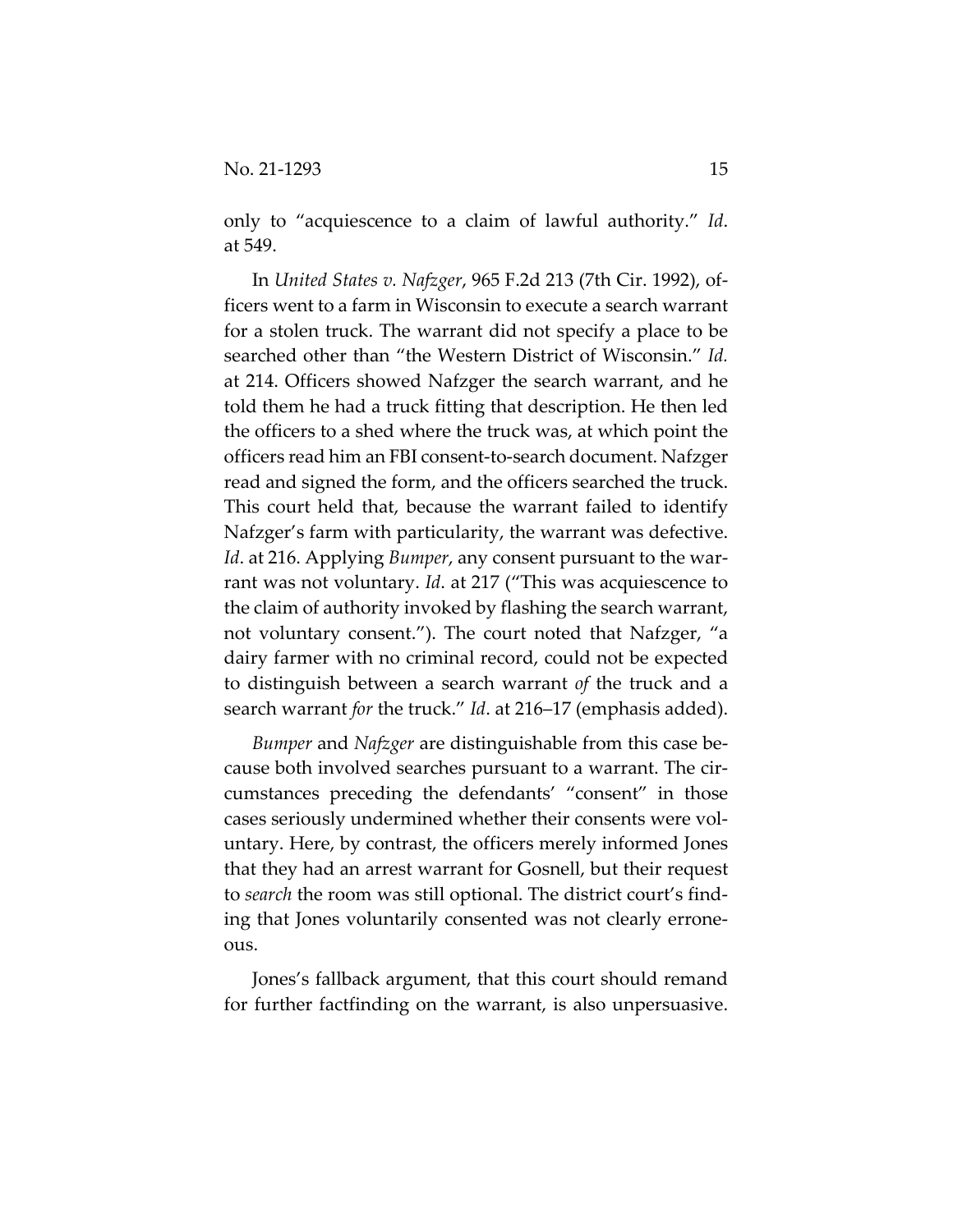The record is unclear regarding what role, if any, the warrant played in Jones's decision to allow the officers inside the mo‐ tel room. But the reason the record is unclear is that the gov‐ ernment relied on consent as the basis for the search, and Jones did not argue below that the presence of the warrant rendered his consent involuntary. No additional factfinding is necessary.3

#### **C. Scope of Consent**

Whether a search exceeded the scope of consent is a factual finding reviewed for clear error. *United States v. \$304,980.00 in U.S. Currency*, 732 F.3d 812, 820 (7th Cir. 2013). The scope of consent is assessed under an "objective reasonableness" standard that asks what a "typical reasonable person" would have understood to be within the scope. *Thurman*, 889 F.3d at 368 (quoting *Florida v. Jimeno*, 500 U.S. 248, 251 (1991)). The burden is on the individual to limit the scope of consent. *Thur‐ man*, 889 F.3d at 368. Officers may look in any area that could reasonably contain the sought‐after item or person. *Jimeno*, 500 U.S. at 252 ("[I]f [an individual's] consent would reasona‐ bly be understood to extend to a particular container, the Fourth Amendment provides no grounds for requiring a more explicit authorization.").

#### *1. No Clear Error*

In light of the foregoing conclusion that Jones consented to the search, a reasonable person would likely believe

<sup>3</sup> *Cf. United States v. Groves*, 470 F.3d 311, 322–23 (7th Cir. 2006) (re‐ manding for additional factfinding on whether third party voluntarily consented to search of defendant's apartment, where third party claimed officer threatened to send her child to protective services and to charge her for any contraband in the apartment).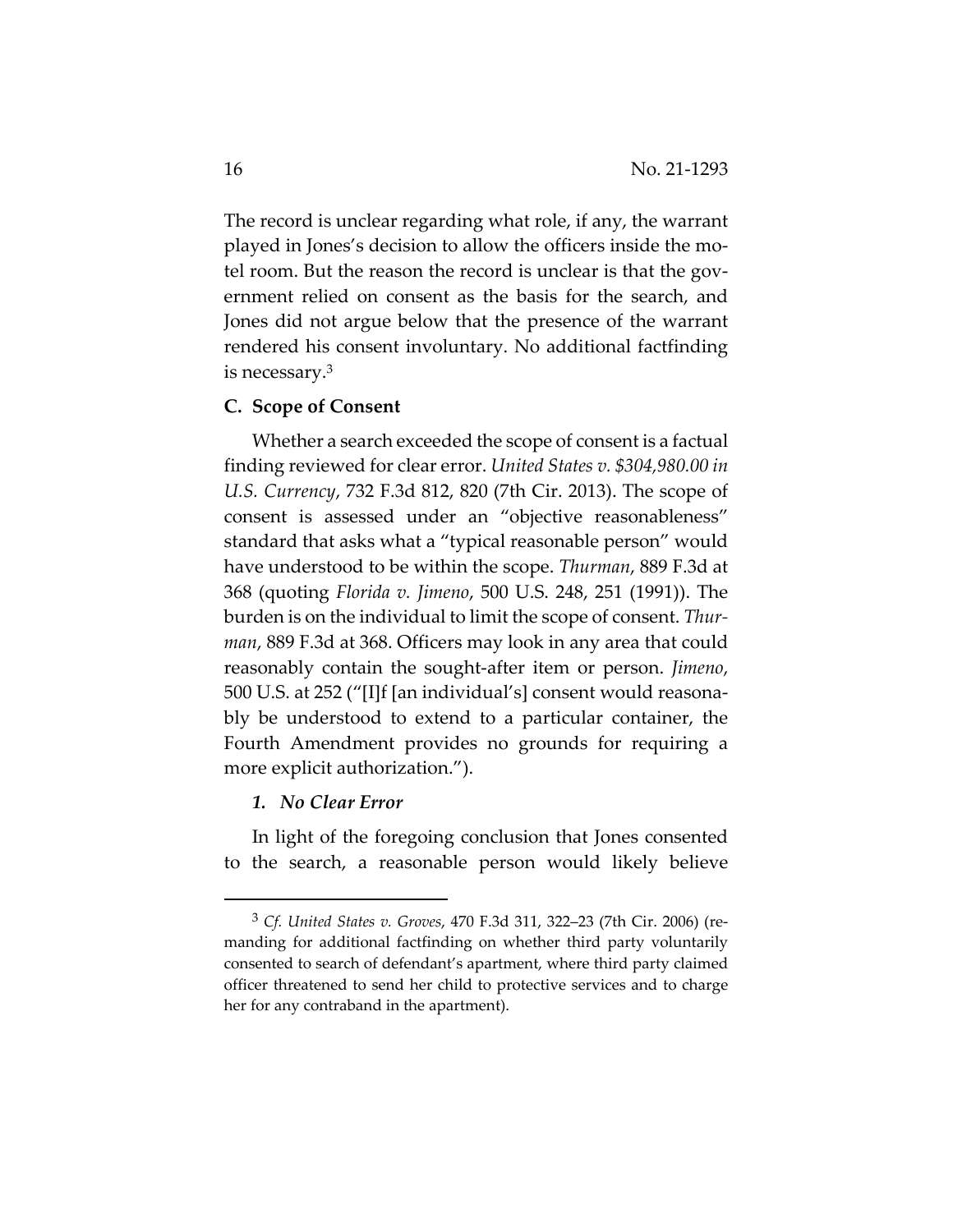looking underneath the beds in Jones's motel room was well within the scope of his consent. Again, the officers explained they would look only "where a person could be." Jones tries to equate lifting the bed with a "physical intrusion," but it seems perfectly reasonable that someone could be hiding un‐ der a bed to evade arrest even if it was a tight squeeze. A rea‐ sonable person would not consider the officers' assurances that they would not open small drawers as stipulating that they would conduct a strictly visual search. *See United States v. Berke*, 930 F.2d 1219, 1222–23 (7th Cir. 1991) (consent to "look" in a bag reasonably encompassed searching, not just visual inspection).

Jones's reliance on *United States v. Dichiarinte*, 445 F.2d 126 (7th Cir. 1971), does not change this conclusion. There, the de‐ fendant consented to a search of his home for narcotics, telling officers to "come over to the house and look, you are welcome to." *Id*. at 128. When it became apparent that the officers were examining his personal papers, Dichiarinte objected, "Does that look like narcotics …?" *Id*. The officers ignored his subse‐ quent attempts to call off the search, and he was later convicted of tax evasion. This court held the search exceeded the scope of his consent, which was limited to narcotics. *Id*. at 129. Here, even if this court were to reach a different conclusion on the scope of consent, the district court's finding was not clearly erroneous.

## *2. Attempt to Limit the Scope of Consent*

For the first time on appeal, Jones argues he "expressly limited" the scope of his consent when he stated that Gosnell "couldn't be under there" before Officer Brenneke lifted the second bed. Jones did not raise this argument before the magistrate judge or the district court, so our review is for plain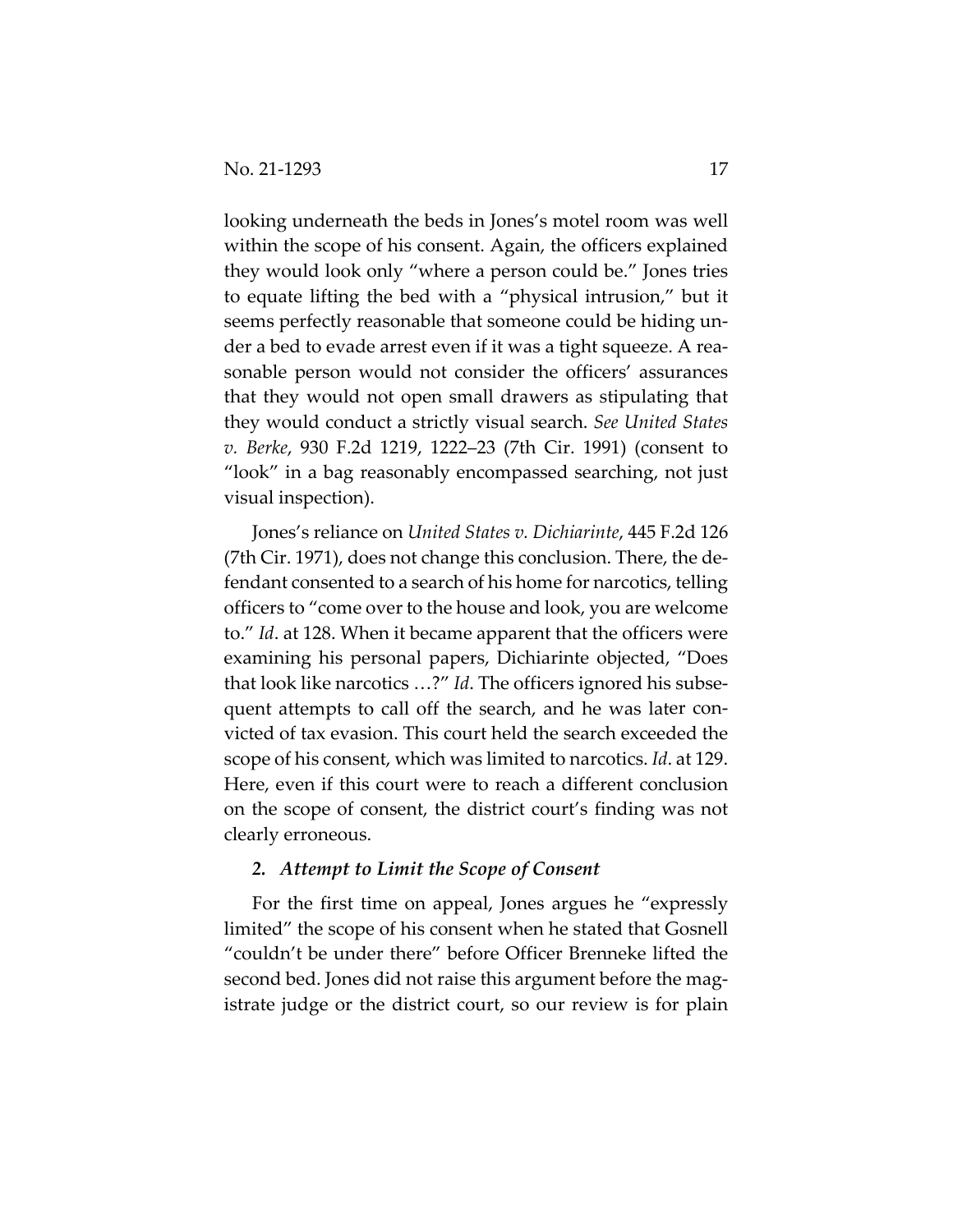error. *See United States v. Price*, 775 F.3d 828, 835 (7th Cir. 2014).

To determine whether an individual has limited the scope of consent, courts ask whether the consent can "reasonably be understood" to extend to the challenged search. *Jimeno*, 500 U.S. at 252. "If a suspect's attempt to withdraw consent is equivocal, 'police officers may reasonably continue their search in the premises entered pursuant to the initial grant of authority.'" *\$304,980.00 in U.S. Currency*, 732 F.3d at 820 (quoting *United States v. McMullin*, 576 F.3d 810, 815 (8th Cir. 2009)).4 Again, the burden is on the subject of the search to limit the scope of consent. *Thurman*, 889 F.3d at 368.

Any error in the district court's lack of findings about the limiting effect of Jones's statement was not plain. A reasona‐ ble observer might have interpreted Jones's comment as an attempt to limit his consent, but an equally logical interpreta‐ tion is that he was dismissing the possibility the officers would find Gosnell under the bed. Jones has not satisfied his burden of showing the scope of consent did not include look‐ ing under the bed. *Id.*

<sup>&</sup>lt;sup>4</sup> As Jones observes in his reply brief, this court has not explicitly required that limits on consent be "unequivocal," as the Eighth Circuit has. This court in *\$304,980.00 in U.S. Currency* went on to say, "While our cases have not explicitly required as much, they are consistent with this approach." 732 F.3d at 820. We read this favorable citation of Eighth Circuit case law as endorsing the notion that consenters should clearly indicate the scope or withdrawal of consent. *See id*. ("Put another way, police offic‐ ers do not act unreasonably by failing to halt their search every time a consenting suspect equivocates.").